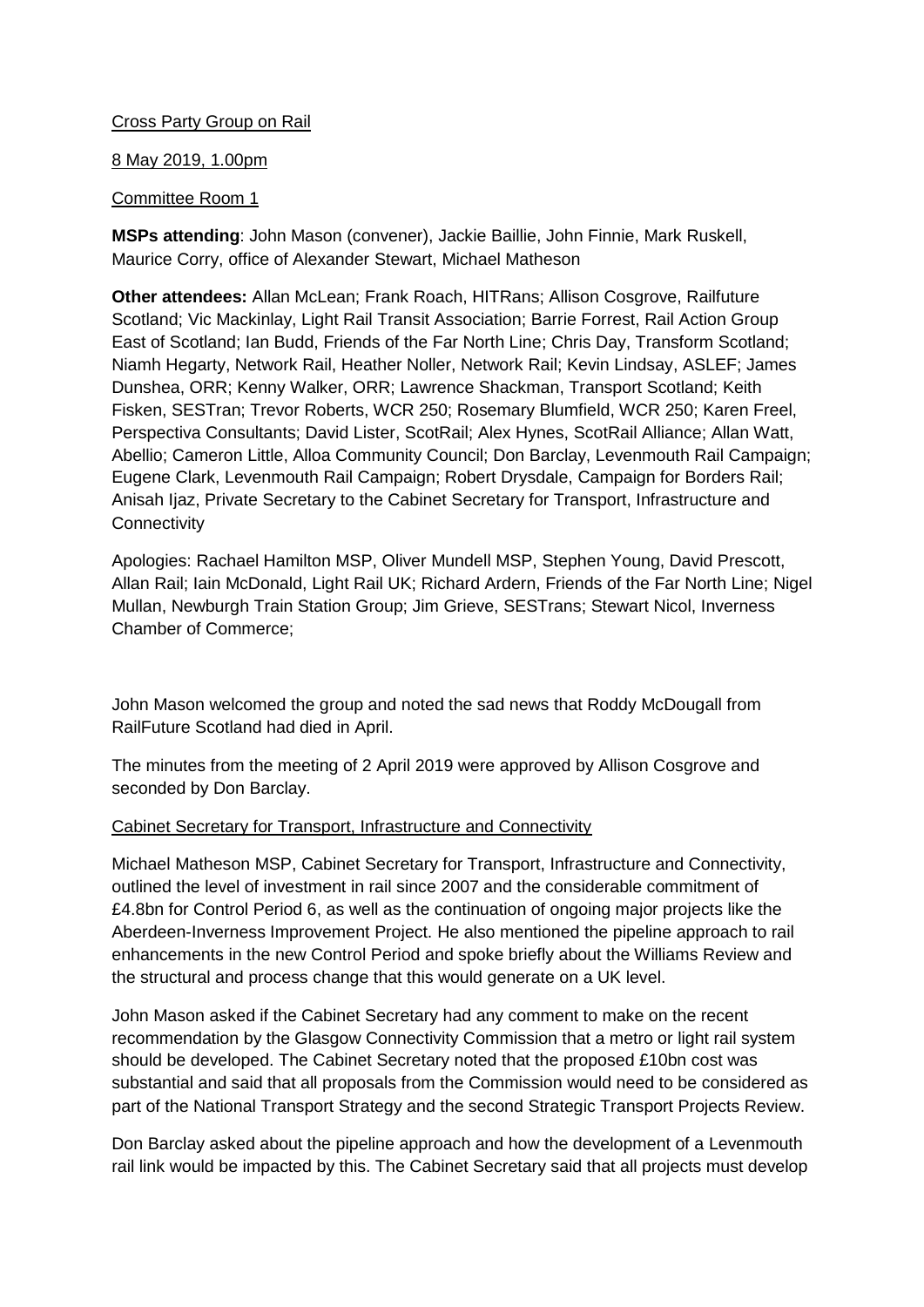a series of robust business cases before they could be progressed in more detail, and noted that funding for projects would depend on the availability of funding within the pipeline.

Mark Ruskell asked about the potential for partnership projects to progress quickly within the pipeline approach, highlighting the announcement from Talgo of its intention to construct a manufacturing facility in Fife. The Cabinet Secretary reiterated the need for a strong business case, but noted that the large scale and high level of investment in this specific project did have a positive impact. He further noted that the requirement for electrification of the railway in this area did affect the potential of future development of services between Alloa and Dunfermline/Fife, which would ultimately be dependent on demand and cost.

Jackie Baillie asked about Network Rail's CP5 underspend. The Cabinet Secretary outlined how the move towards a business case approach for major enhancements was based on the need for more stringent project management, noting that towards the end of CP5, projects that completed were more tightly managed and that the pipeline approach is more efficient as it allows the wider industry to plan its workforce and supply chain needs. Alex Hynes said that some of the underspend had gone towards the Glasgow Plan, improving asset reliability and PPM in the Glasgow area.

Allan McLean asked what the role of transport policy decisions were in reducing emissions. The Cabinet Secretary noted that transport is a factor in meeting Scotland's targets but highlighted the good progress made by the rail industry and particularly the increase in electrification of the network. CP6 will see further electrification and the development of new greener technology in rail and more energy-efficient rolling stock. John Mason asked if the development of battery or hydrogen-powered trains would benefit Scotland's rural routes where electrification was not a suitable option; the Cabinet Secretary said that the technology would need to be more reliable but it was an option for the future.

Kevin Lindsay said that the Cabinet Secretary's view on the need to change rail franchising was welcomed, but criticised the Scottish Government's aspirations for further devolution of Network Rail, noting that the ScotRail Alliance was intended as a way to more closely align infrastructure and train operator. The Cabinet Secretary said that Network Rail needed to be more accountable to the Scottish Parliament and Scottish Government.

Chris Day noted that the recent announcement of no reduction in air departure tax had been influenced by policy decisions in other portfolios, and further asked what the money would now be spent on. The Cabinet Secretary explained that tax revenues were not allocated to discrete spending pots and noted that the climate recommendations were being analysed across all portfolios, reiterating that all modes of transport contribute to carbon emissions and that the transport portfolio would examine a range of potential reduction measures across all modes of transport.

John Finnie noted the Scottish Government's commitment to growing rail freight and stated that rail freight needs to be at the forefront of joined-up policy making. The Cabinet Secretary said that utilising rail freight opportunities remained a commercial decision for companies, but support was available and there needed to be continued engagement with industry in order to promote the benefits and opportunities of rail freight.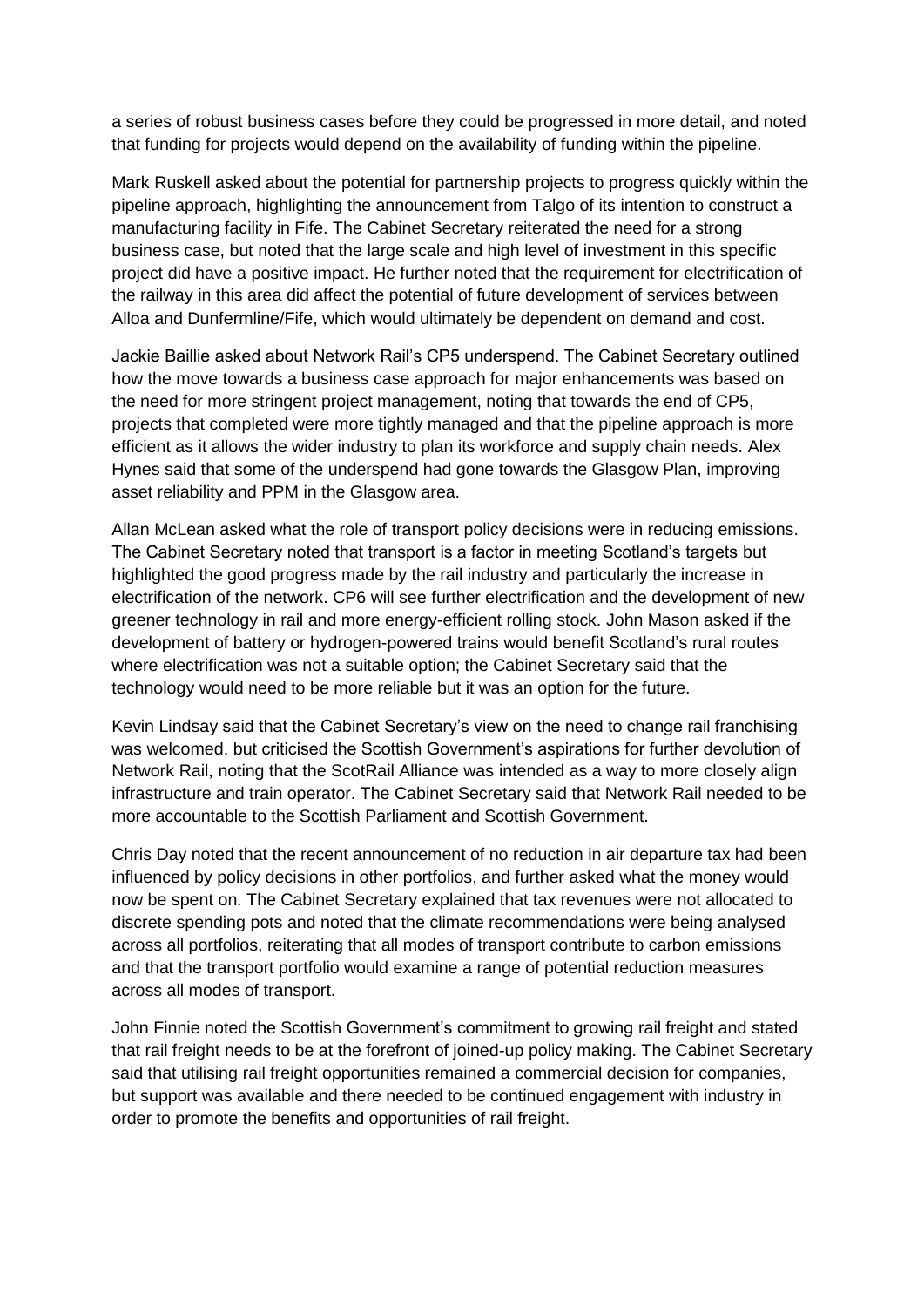Barrie Forrest asked for an update on the planned new stations at Reston and East Linton. The Cabinet Secretary stated that further information on progress was forthcoming from Network Rail.

Ian Dunn asked whether dualling the Highland Main Line was a possibility. The Cabinet Secretary noted that long term infrastructure development would be examined by the Infrastructure Commission.

Allison Cosgrove asked whether the Williams Review would have strong outcomes. The Cabinet Secretary noted that the review was a long-term exercise to look at the systemic problems in the UK rail system and that the UK Government would need to take action based on the evidence received as part of the review.

The Cabinet Secretary left the meeting at 1.50pm. The convener asked for further questions which would be put to the Cabinet Secretary in writing (see Appendix 1 for details).

John Mason thanked attendees for their participation. There was no other business.

#### Date of next meeting

The next meeting of the CPG will take place on **Wednesday 25 September at 5:30pm**. Topics for discussion will be finalised nearer the time.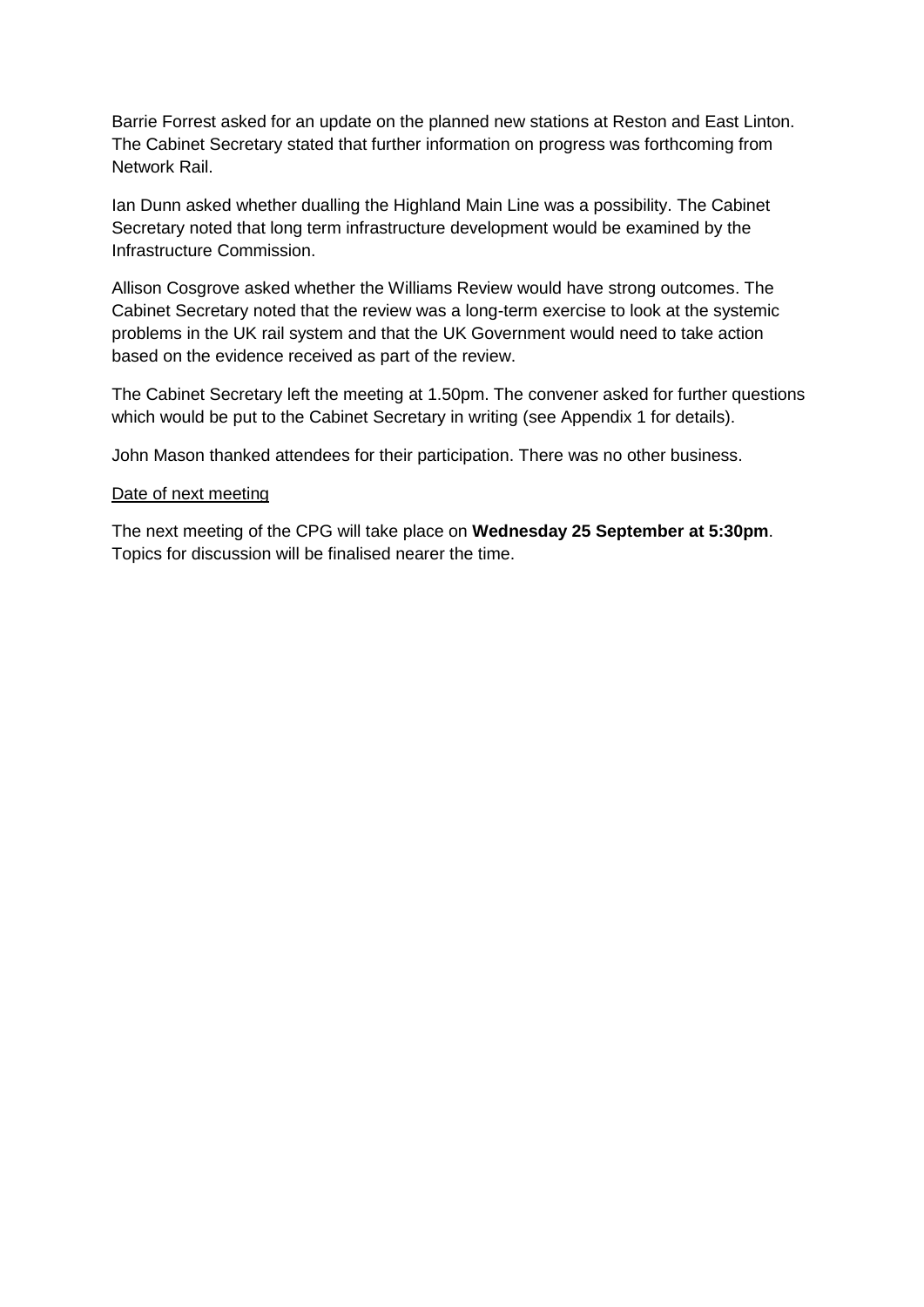# Appendix 1

Letter to Cabinet Secretary for Transport, Infrastructure and Connectivity on behalf of the Cross Party Group on Rail

Michael Matheson MSP

Cabinet Secretary for Transport, Infrastructure and Connectivity

The Scottish Government St. Andrew's House Regent Road Edinburgh EH1 3DG

Dear Michael,

On behalf of the Cross Party Group on Rail, I would like to thank you for taking the time to speak to the group at the meeting on 8 May 2019. It was very interesting to hear about the Scottish Government's continued investment in Scotland's Railway, and further explanation of how the rail enhancements pipeline will better support current and future demand, aligning resources and funding more efficiently.

Group members who were unable to ask questions due to time constraints in the meeting have submitted their questions to the CPG secretariat. I would be grateful if you could respond to these questions before the Cross Party Group's next meeting on 25 September 2019.

- 1. Frank Roach, Partnership Manager, HITRANS: If there is further devolution of Network Rail in Scotland, how would this affect the role of the ORR as economic regulator?
- 2. Robert Drysdale, Campaign for Borders Rail: Where in the pipeline is the Portobello junction remodelling project?
- 3. Karen Freel, Perspectiva Consultants (on behalf of the Montrose Port Authority): Are there any plans to meet with harbour representatives to facilitate greater modal shift for freight?
- 4. Lawrence Marshall, Capital Rail Action Group:
	- a. Following previous announcements of commitment to a rolling programme of electrification, what are the Scottish Government's plans to efficiently deliver future electrification schemes going forward?
	- b. What is the scope for re-doubling the Calton North tunnel, as the two single tracks tunnels are a great restraint on capacity approaching Waverley from the east?